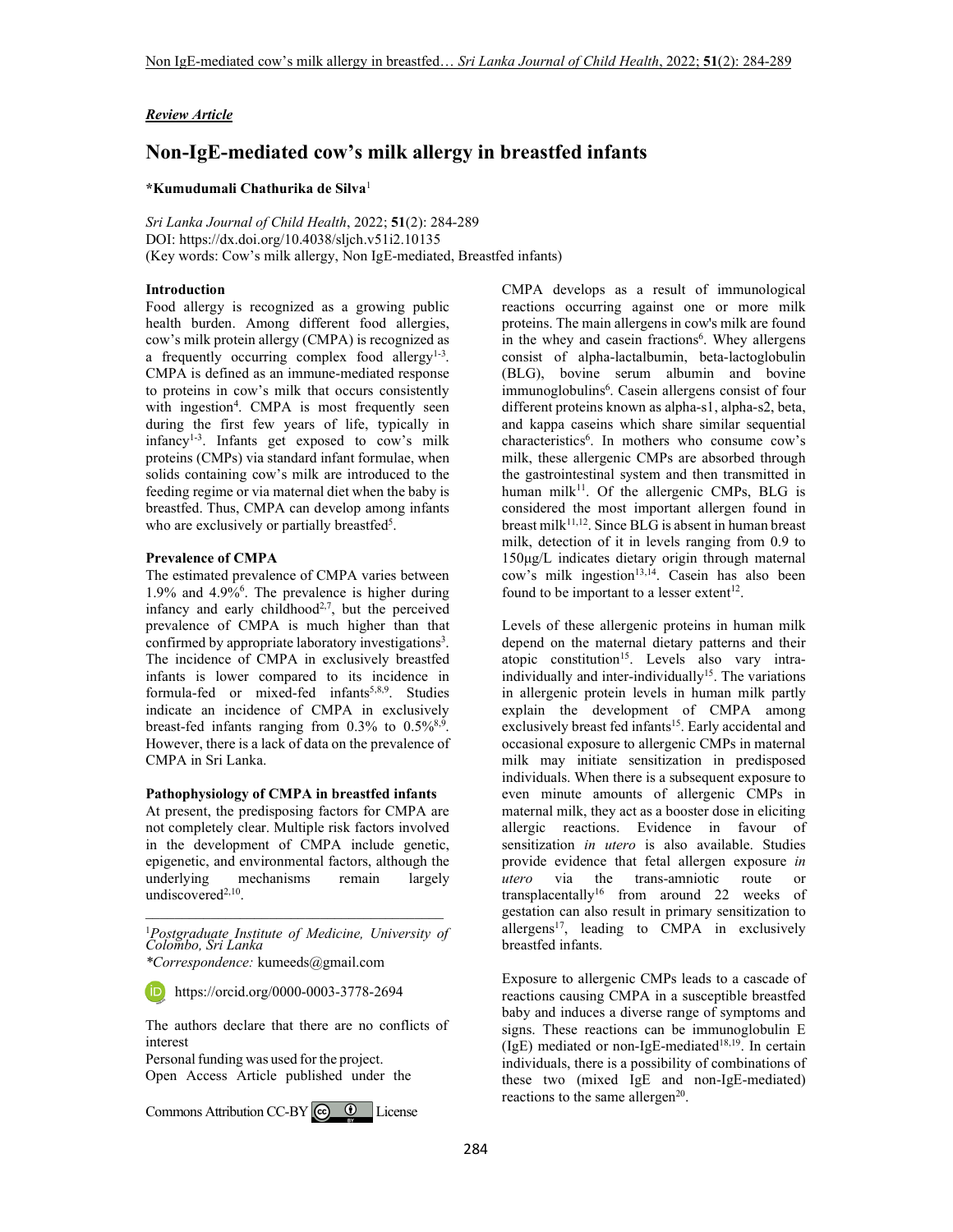## **Clinical presentations of non-IgE-mediated CMPA in breastfed infants**

IgE-mediated CMPA is considered to be an extremely rare manifestation in breastfed infants<sup>21</sup>. Suspected symptoms to the CMPs among breastfed infants are mostly caused by non-IgE-mediated reactions<sup>22</sup>. The onset of symptoms in non-IgEmediated allergy is usually delayed for hours to days or even a week from the time of exposure to allergens<sup>20</sup>. In contrast to predominant cutaneous or

respiratory symptoms in IgE-mediated allergy, non-IgE-mediated allergy symptoms are predominantly gastrointestinal<sup>23</sup>. Apart from that, there can be cutaneous manifestations such as exacerbation of atopic eczema among breastfed infants with non-IgE-mediated CMPA<sup>24</sup>.

Table 1 summarizes different clinical presentations of non-IgE-mediated CMPA in breastfed infants<sup>25</sup>.

| <b>Table 1.</b> Cunical presentations of non-igh-meatured CMI A in breasifed infants |                                                  |  |
|--------------------------------------------------------------------------------------|--------------------------------------------------|--|
| Mild to moderate non-IgE-mediated CMPA                                               | Severe non-IgE-mediated CMPA                     |  |
| Mostly appear 2-72 hours after ingestion of CMPs                                     | Mostly appear 2-72 hours after ingestion of CMPs |  |
| Rare in exclusively breastfed infants                                                | Rare in exclusively breastfed infants            |  |
| Persistence of symptoms despite first line measures are                              | Usually, one or more of the following symptoms   |  |
| more likely to be allergy related e.g., reflux                                       | which are severe, persistent and treatment       |  |
| Usually several of the following symptoms will be present                            | resistant will be present.                       |  |
| Gastrointestinal                                                                     | Gastrointestinal                                 |  |
| Persistent irritability – 'Colic'                                                    | Diarrhoea, vomiting, abdominal pain, significant |  |
| Vomiting - Reflux, Gastro-oesophageal reflux disorder                                | blood and/or mucus in stools, irregular or       |  |
| Diarrhoea-like stools – abnormally loose $\pm$ more frequent                         | uncomfortable stools $\pm$ faltering growth      |  |
| Constipation – especially soft stools, with excess straining                         | Skin                                             |  |
| Abdominal discomfort, painful flatus                                                 | Severe atopic dermatitis $\pm$ faltering growth  |  |
| Blood and/or mucus in stools in otherwise well infant                                |                                                  |  |
| Skin                                                                                 |                                                  |  |
| Pruritus, erythema, non-specific rashes, moderate                                    |                                                  |  |
| persistent atopic dermatitis                                                         |                                                  |  |

 **Table 1:** *Clinical presentations of non-IgE–mediated CMPA in breastfed infants* 

Many clinical syndromes fall under the umbrella term non–IgE-mediated gastrointestinal food allergy including food protein-induced allergic proctocolitis (FPIAP), food protein-induced enteropathy (FPE), food protein-induced enterocolitis syndrome (FPIES), coeliac disease and CM allergy-induced iron deficiency anaemia<sup>26</sup>.

FPIAP is a common manifestation of non-IgEmediated CMPA in exclusively breastfed infants<sup>27</sup>, although the exact prevalence is unknown<sup>18</sup>. In FPIAP, oedema and erosions may be noted in the mucosa of the distal sigmoid colon and rectum as a result of cell-mediated immunological reactions<sup>28</sup>. An eosinophilic infiltration of the epithelium and lamina propria may be found in histological investigations<sup>28</sup>. Symptoms of FPIAP typically occur in early infancy, usually with blood in the stool, which may be visible macroscopically or detected microscopically<sup>18,28,29</sup>. Apart from that, diarrhoea and mucus may also be present $2^7$ .

FPE usually affects the small intestine. T-cell mediated mechanisms are thought to be responsible for its occurrence and it may present with a patchy distribution, moderate crypt hyperplasia and mildto-moderate increase in intraepithelial lymphocytes in the small intestine<sup>30</sup>. FPE usually manifests between 2 - 9 months of age and the characteristic symptoms include persistent diarrhoea and failure to thrive<sup>27</sup>. Yet the data on the existence of FPE in breastfed infants is scarce.

Acute FPIES typically presents in infancy<sup>27</sup>. Symptoms begin 1-4 hours after allergen exposure and include repetitive protracted vomiting, lethargy, pallor and diarrhoea. In chronic FPIES, symptoms occur with daily exposure to the allergen. Symptoms include intermittent vomiting, chronic diarrhoea, poor weight gain, and growth faltering<sup>27</sup>. However, FPIES triggered by food protein in breast milk is rare<sup>31</sup>. Characteristics of cardinal non IgE-mediated<br>CMPA associated gastrointestinal allergy gastrointestinal allergy syndromes that can appear among breastfed infants are summarized in Table 2<sup>27</sup>.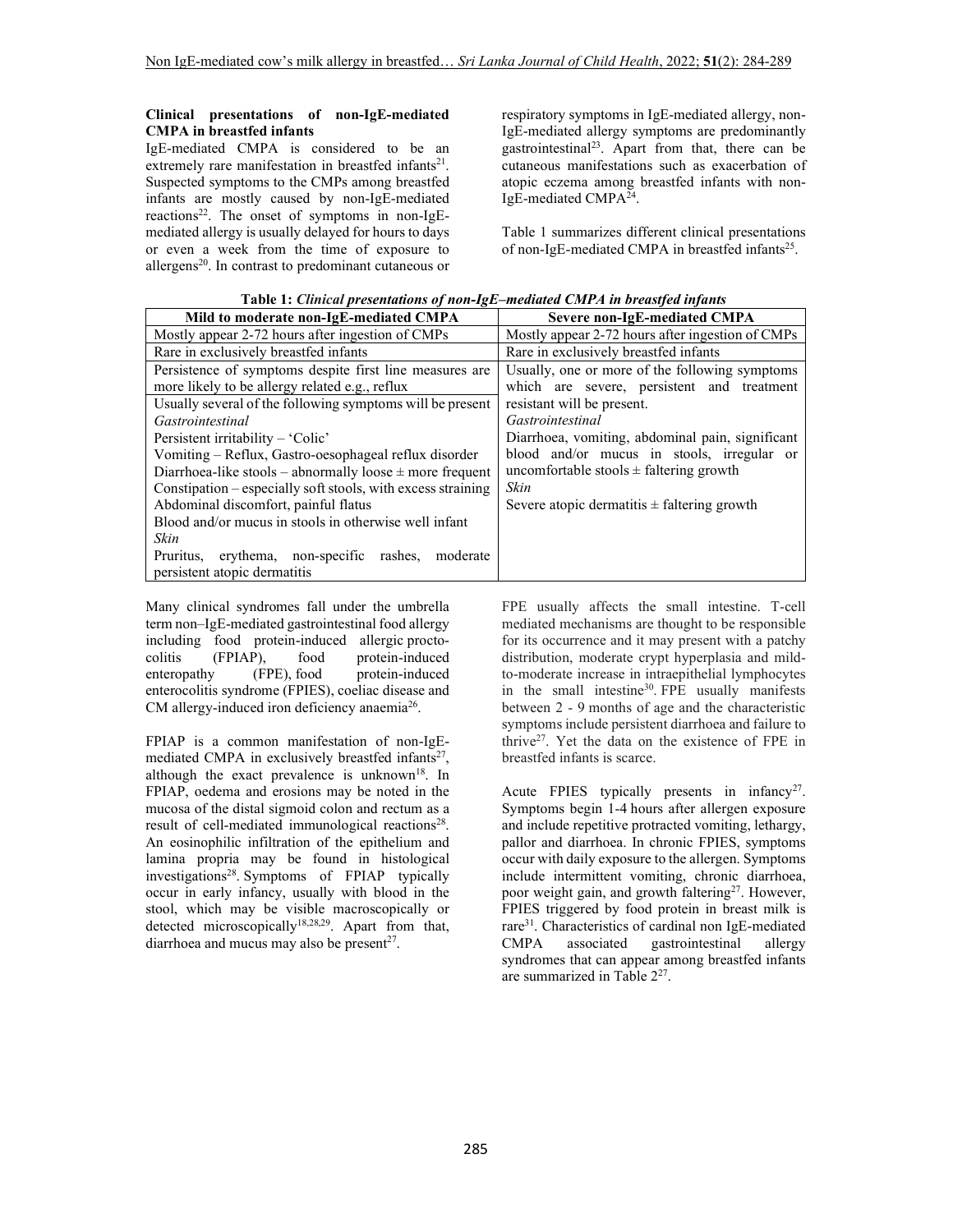| $Non-IgE-$<br>mediated CMPA | <b>Cardinal symptom</b>                                                                                                            | <b>Additional symptoms</b>                                                                                |
|-----------------------------|------------------------------------------------------------------------------------------------------------------------------------|-----------------------------------------------------------------------------------------------------------|
| <b>FPIAP</b>                | Blood in stools                                                                                                                    | Occasional loose stools, mucus in stools,<br>painful flatus, anal excoriation                             |
| <b>FPE</b>                  | Failure to thrive, diarrhoea                                                                                                       | Mucus and bloating, abdominal pain, faltering<br>growth, hypoalbuminaemia                                 |
| <b>FPIES</b>                | <i>Acute FPIES:</i> vomiting 1–4 hours after<br>ingestion<br>Chronic FPIES: intermittent but<br>progressive vomiting and diarrhoea | Acute FPIES: pallor, lethargy, hypovolaemia,<br>hypotension, diarrhoea<br>Chronic FPIES: growth faltering |

**Table 2***: Characteristics of cardinal non-IgE-mediated CMPA associated gastrointestinal allergy syndromes among breastfed infants*

*FPIAP: food protein-induced allergic procto-colitis, FPE: food protein-induced enteropathy, FPIES: food protein induced enterocolitis syndrome* 

## **Diagnosis and management of CMPA in breastfed infants**

The diagnosis of non-IgE-mediated allergy is based on an allergy-focused history<sup>27</sup>. History should be focused on:6,25,32,33

- Presenting symptoms, including
	- o Age of onset
		- o If more than one symptom, the sequence of clinical presentation of each one
		- o Speed of onset of symptoms
		- o Duration, severity and frequency
- Any personal or family history of atopy or food allergy
- Infant's feeding history if they were breastfed, formula fed, started on complementary food
- Details of any concern with feeding difficulties and / or poor growth
- Details of previous management if any
- Details of maternal diet when the child is currently breastfed

As a part of the diagnosis and management, it is important to carry out a physical examination as well23,34. Findings from both history and examination enable the healthcare professional (HCP) to distinguish IgE-mediated reactions from non-IgE-mediated reactions, to decide on the tests needed to confirm the diagnosis and how to manage the food allergy. Tests for specific IgE antibodies are usually negative and endoscopy guided biopsies also have limited routine use in non-IgE-mediated CMPA. So, they should be restricted to cases that do not respond to dietary elimination or when differential diagnoses are considered $6,27$ .

The cornerstone for diagnosis of non-IgE-mediated CMPA in breastfed infants is a trial of maternal cow's milk elimination diet for 2 – 4 weeks with resolution of presenting symptoms, followed by reintroduction with symptom recurrence and deterioration unless a convincing history of FPIES or severe reactions were suspected at the beginning<sup>23,25,27</sup>. There has to be a strict elimination

of food containing CMPs from the diet of the breastfeeding mother. Ideally it has to be guided by a nutritionist or a suitably qualified  $HCP^{27}$  to avoid unnecessarily eliminating food allergens that can affect the health of the breastfeeding mother. Reading labels and watching out for hidden ingredients in food should be emphasized. Mothers must be given calcium and vitamin D supplementation during the CMP elimination period<sup>25,27</sup>. Special emphasis has to be made to actively supporting mothers to continue breastfeeding throughout the periods of diagnostic and therapeutic elimination of cow's milk products<sup>25</sup>.

Exclusive breastfeeding has to be continued for the first  $6$ -months<sup>25</sup>. Complementary foods can be started at 6-months of age while avoiding cow's milk containing foods. There is no benefit in postponement of the introduction of other possibly allergenic foods for infants<sup>25</sup>. For infants with confirmed CMPA, a cow's milk free diet is recommended until  $9 - 12$  months of age<sup>25</sup>.

## **Conclusion**

Evidence shows that the diagnosis and management of CMPA has room for significant improvement. Significant under-diagnosis, delayed diagnosis, incorrect diagnosis and inconsistencies in the decision to refer or not, were clearly demonstrated in relation to CMPA<sup>35</sup> .

## **Reference**

- 1. Nwaru BI, Hickstein L, Panesar SS, Roberts G, Muraro A, Sheikh A. Prevalence of common food allergies in Europe: a systematic review and metaanalysis. *Allergy* 2014; **69**(8): 992-1007. https://doi.org/10.1111/all.12423 PMid: 24816523
- 2. Savage J, Johns CB. Food allergy: epidemiology and natural history.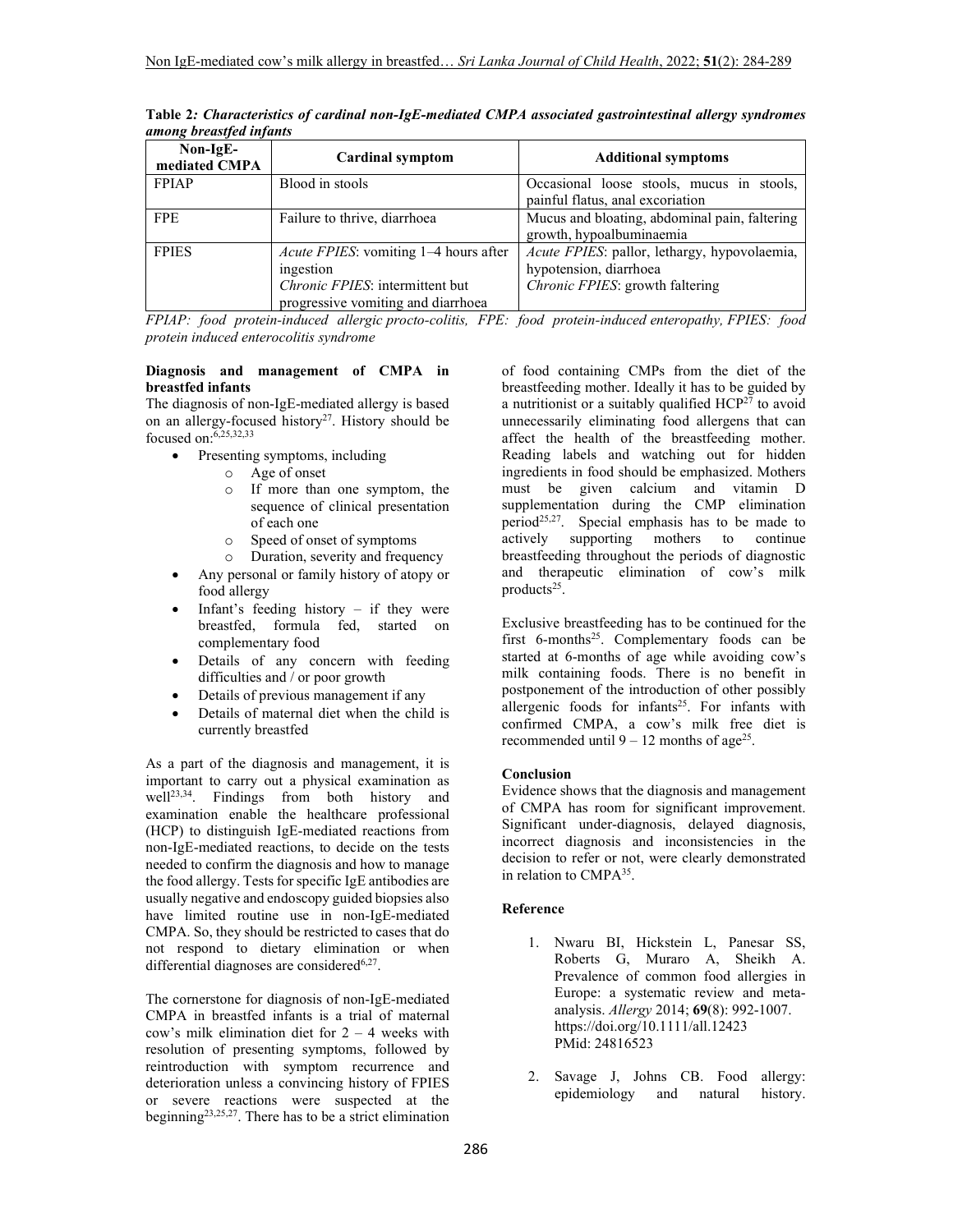*Immunology and Allergy Clinics of North America* 2015; **35**(1): 45-59. https://doi.org/10.1016/j.iac.2014.09.004 PMid: 25459576 PMCid: PMC4254585

- 3. Venter C, Arshad SH. Epidemiology of food allergy. *Pediatric Clinics of North America* 2011; **58**(2): 327-49. https://doi.org/10.1016/j.pcl.2011.02.011 PMid: 21453805
- 4. Flom JD, Sicherer SH. Epidemiology of cow's milk allergy. *Nutrients* 2019; **11**(5): 1051. https://doi.org/10.3390/nu11051051 PMid: 31083388 PMCid: PMC6566637
- 5. Vandenplas Y, Koletzko S, Isolauri E, Hill D, Oranje AP, Brueton M, *et al.* Guidelines for the diagnosis and management of cow's milk protein allergy in infants. *Archives of Disease in Childhood* 2007; **92**(10): 902-8. https://doi.org/10.1136/adc.2006.110999 PMid: 17895338 PMCid: PMC2083222
- 6. Fiocchi A, Brozek J, Schünemann H, Bahna SL, von Berg A, Beyer K, *et al.* World Allergy Organization (WAO) Diagnosis and rationale for action against cow's milk allergy (DRACMA) Guidelines. *World Allergy Organization Journal* 2010; **3**(4): 57-161. https://doi.org/10.1097/WOX.0b013e3181 defeb9 PMid: 23268426 PMCid: PMC3488907
- 7. Høst A. Frequency of cow's milk allergy in childhood. *Annals of Allergy, Asthma and Immunology* 2002; **89**(6 Suppl 1): 33-7. https://doi.org/10.1016/S10811206(10)62 120-5
- 8. Høst A, Husby S, Osterballe O. A prospective study of cow's milk allergy in exclusively breast-fed infants. Incidence, pathogenetic role of early inadvertent exposure to cow's milk formula, and characterization of bovine milk protein in human milk. *Acta Paediatrica Scandinavica* 1988; **77**(5): 663-70. https://doi.org/10.1111/j.16512227.1988.t b10727.x PMid: 3201972
- 9. Jakobsson I, Lindberg T. A prospective study of cow's milk protein intolerance in Swedish infants. *Acta Paediatrica Scandinavica* 1979; **68**(6): 853-9.

https://doi.org/10.1111/j.16512227.1979.t b08223.x PMid: 539408

- 10. Jansen PR, Petrus NCM, Venema A, Posthuma D, Mannens MMAM, **Mannens** Sprikkelman AB, *et al.* Higher polygenetic predisposition for asthma in cow's milk allergic children. *Nutrients* 2018; **10**(11): 1582. https://doi.org/10.3390/nu10111582 PMid: 30373230 PMCid: PMC6266812
- 11. Sorva R, Mäkinen-Kiljunen S, Juntunen-Backman K. Beta-lactoglobulin secretion in human milk varies widely after cow's milk ingestion in mothers of infants with cow's milk allergy. *Journal of Allergy and Clinical Immunology* 1994; **93**(4): 787-92. https://doi.org/10.1016/00916749(94)9025 9-3
- 12. Stuart CA, Twiselton R, Nicholas MK, Hide DW. Passage of cows' milk protein in breast milk. *Clinical Allergy* 1984; **14**(6): 533-5. https://doi.org/10.1111/j.13652222.1984.t b02240.x PMid: 6509768
- 13. Lozinsky AC, Meyer R, De Koker C, Dziubak R, Godwin H, Reeve K, *et al.* Time to symptom improvement using elimination diets in non-IgE-mediated gastrointestinal food allergies. *Pediatric Allergy and Immunology* 2015; **26**(5): 403- 8. https://doi.org/10.1111/pai.12404

PMid: 25963794

- 14. Meyer R, Fleming C, Dominguez-Ortega G, Lindley K, Michaelis L, Thapar N, *et al.* Manifestations of food protein induced gastrointestinal allergies presenting to a single tertiary paediatric gastroenterology unit. *World Allergy Organization Journal* 2013; **6**(1):13. https://doi.org/10.1186/1939-4551-6-13 PMid: 23919257 PMCid: PMC3828665
- 15. Lovegrove J, Morgan J, Hampton S. Dietary factors influencing levels of food antibodies and antigens in breast milk. *Acta Paediatrica* 1996; **85**(7): 778-84. https://doi.org/10.1111/j.16512227.1996.t b14151.x PMid: 8819541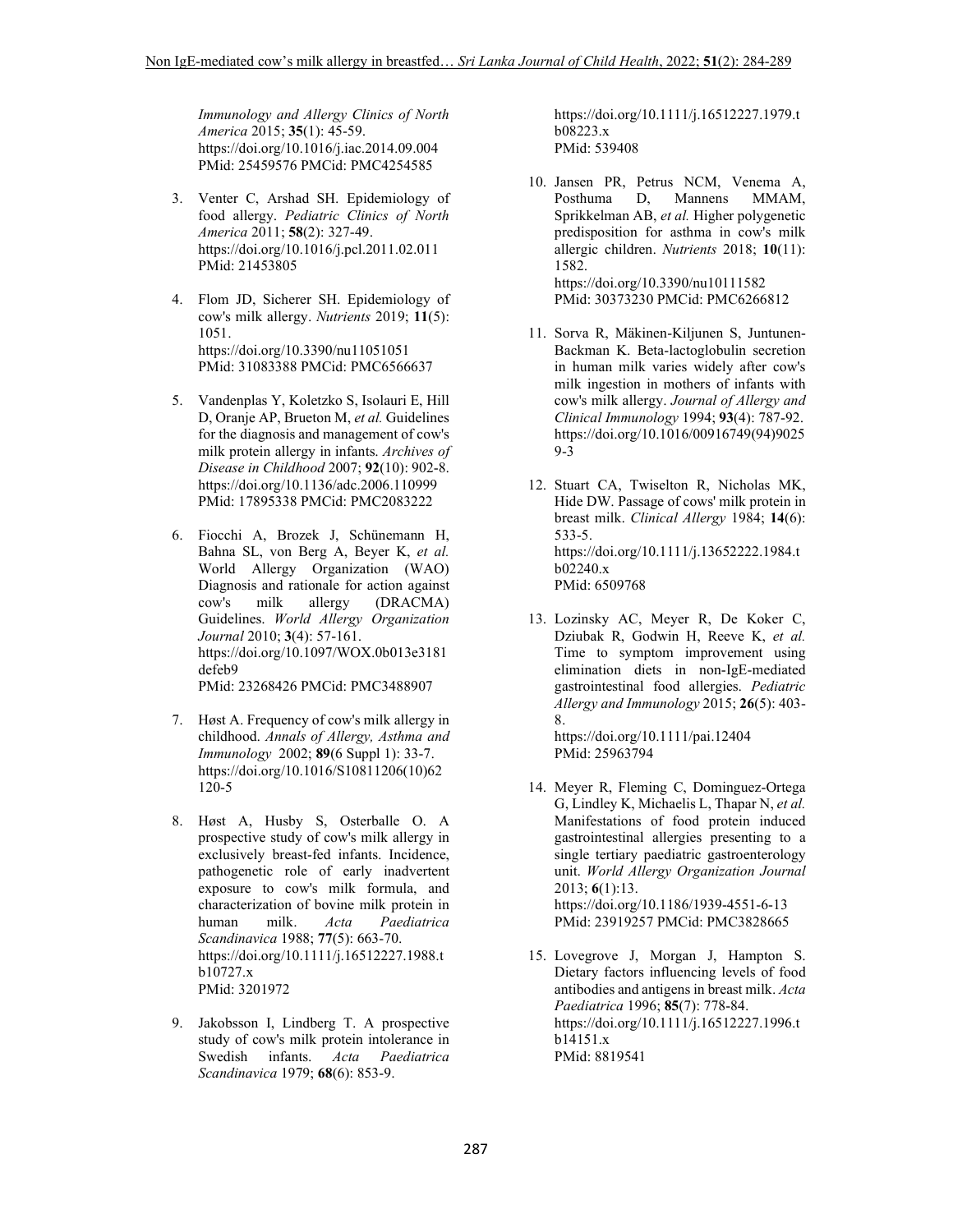- 16. Vance GHS, Lewis SA, Grimshaw KEC, Wood PJ, Briggs RA, Thornton CA, *et al.* Exposure of the fetus and infant to hens' egg ovalbumin via the placenta and breast milk in relation to maternal intake of dietary egg. *Clinical and Experimental Allergy* 2005; **35**(10): 1318-26. https://doi.org/10.1111/j.13652222.2005.0 2346.x PMid: 16238791
- 17. Jones AC, Miles EA, Warner JO, Colwell BM, Bryant TN, Warner JA. Fetal peripheral blood mononuclear cell proliferative responses to mitogenic and allergenic stimuli during gestation. *Pediatric Allergy and Immunology* 1996; **7**(3): 109-16. https://doi.org/10.1111/j.13993038.1996.t b00117.x PMid: 9116874
- 18. ABM Clinical Protocol #24: Allergic proctocolitis in the exclusively breastfed infant. *Breastfeeding Medicine* 2011; **6**(6): 435-40. https://doi.org/10.1089/bfm.2011.9977 PMid: 22050274
- 19. Saarinen KM, Juntunen-Backman K, Järvenpää AL, Klemetti P, Kuitunen P, Lope L, *et al.* Breast-feeding and the development of cows' milk protein allergy. *Advances in Experimental Medicine and Biology* 2000; **478**: 121-30. https://doi.org/10.1007/0-306-46830-1\_10 PMid: 11065065
- 20. Koletzko S, Niggemann B, Arato A, Dias JA, Heuschkel R, Husby S, *et al.* Diagnostic approach and management of cow's-milk protein allergy in infants and children: ESPGHAN GI Committee Practical Guidelines. *Journal of Pediatric Gastroenterology and Nutrition* 2012; **55**(2): 221-9. https://doi.org/10.1097/MPG.0b013e3182 5c9482 PMid: 22569527
- 21. Rajani PS, Martin H, Groetch M, Järvinen KM. Presentation and management of food allergy in breastfed infants and risks of maternal elimination diets. *Journal of Allergy and Clinical Immunology* 2020; **8**(1): 52-67. https://doi.org/10.1016/j.jaip.2019.11.007 PMid: 31751757

22. Hill DJ, Roy N, Heine RG, Hosking CS, Francis DE, Brown J, *et al.* Effect of a lowallergen maternal diet on colic among breastfed infants: A Randomized, Controlled Trial. *Pediatrics* 2005; **116**(5): e709. https://doi.org/10.1542/peds.2005-0147

PMid: 16263986

- 23. Espín Jaime B, Díaz Martín JJ, Blesa Baviera LC, Claver Monzón Á, Hernández Hernández A, García Burriel JI, *et al.* Non-IgE-mediated cows milk allergy: Consensus document of the Spanish Society of Paediatric Gastroenterology, Hepatology, and Nutrition (SEGHNP), the Spanish Association of Paediatric Primary Care (AEPAP), the Spanish Society of Extra-hospital Paediatrics and Primary Health Care (SEPEAP), and the Spanish Society of Paediatric ClinicaL Immunology, Allergy, and Asthma (SEICAP). *Anales de Pediatría* 2019; **90**(3):193.e1-.e11. https://doi.org/10.1016/j.anpede.2018.11.0 09
- 24. de Boissieu D, Matarazzo P, Rocchiccioli F, Dupont C. Multiple food allergy: a possible diagnosis in breastfed infants. *Acta Paediatrica* 1997; **86**(10): 1042-6. https://doi.org/10.1111/j.16512227.1997.t b14803.x PMid: 9350880
- 25. Fox A, Brown T, Walsh J, Venter C, Meyer R, Nowak-Wegrzyn A, *et al.* An update to the milk allergy in primary care guideline. *Clinical and Translational Allergy* 2019; **9**: 40. https://doi.org/10.1186/s13601-019-0281- 8 PMid: 31413823 PMCid: PMC6689885
- 26. Nowak-Węgrzyn A, Katz Y, Mehr SS, Koletzko S. Non-IgE-mediated gastrointestinal food allergy. *Journal of Allergy and Clinical Immunology* 2015; **135**(5): 1114-24. https://doi.org/10.1186/s13601-019-0281- 8 PMid: 31413823 PMCid: PMC6689885
- 27. Meyer R, Chebar Lozinsky A, Fleischer DM, Vieira MC, Du Toit G, Vandenplas Y, *et al.* Diagnosis and management of Non-IgE gastrointestinal allergies in breastfed infants—An EAACI Position Paper. *Allergy* 2020; **75**(1): 14-32.